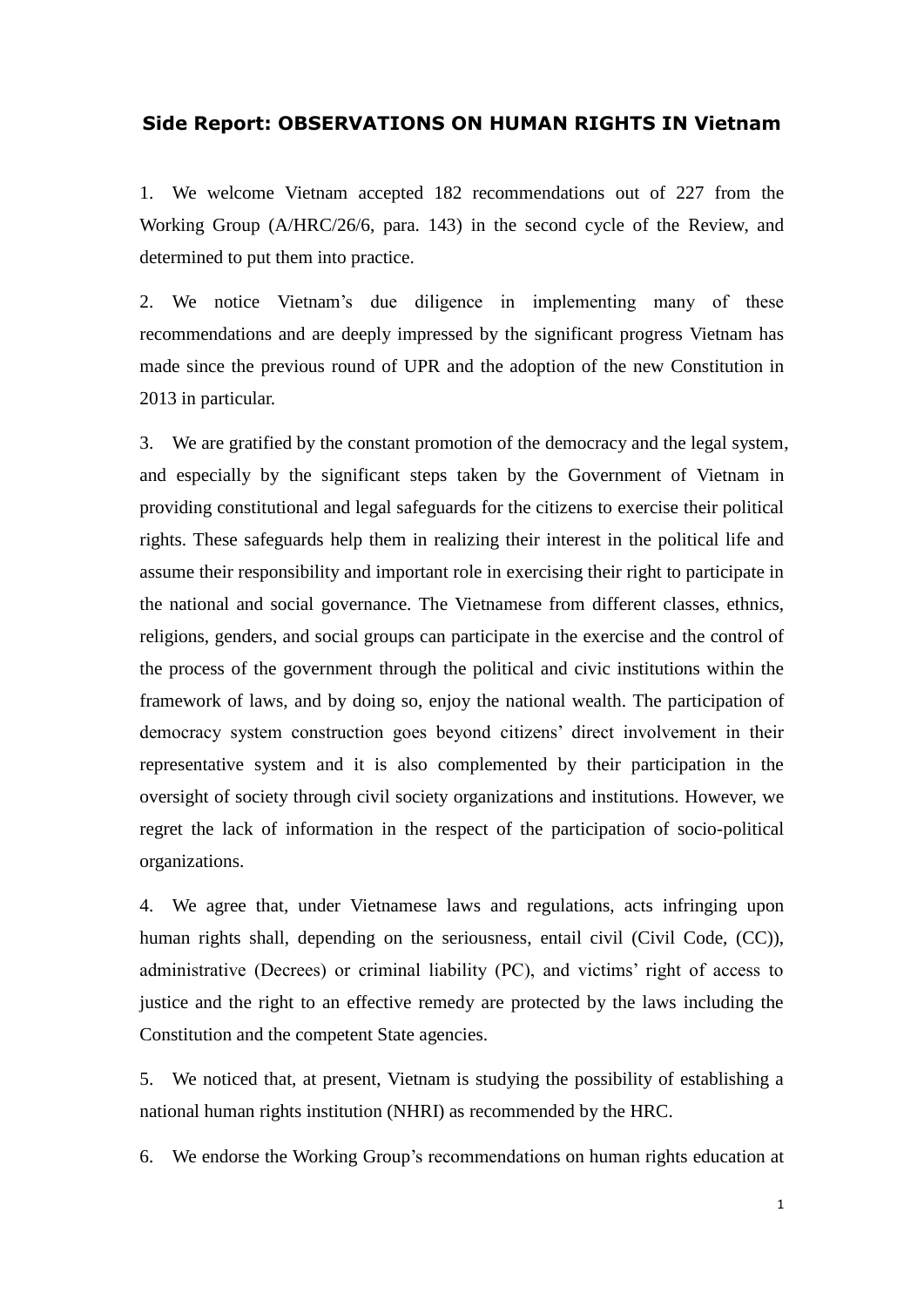the second cycle of the Review, which refer to the public awareness of laws and regulations (143.44) and gender equality (143.81 – 83) human rights education, training and dissemination (143.58).

7. We appreciate Vietnam's sustained efforts in raising awareness among its people of laws and regulations relating to human rights.

8. It is worth noting that Vietnam has taken significant steps to improve the gender equality and has made great progress in ensuring the participation of women in the country's economic, political and social life and in the design and implementation of public policies. Vietnam has set gender equality and non-discrimination as the Constitutional principles and has elaborated them in other legal documents (such as the LC, The Law on Education (LOE), the Law on Election of Deputies to the National Assembly and People's Council (LEDNAPC) and The Law on Domestic Violence Prevention and Fighting (LDVPF)). We are delighted to see that the policies put in place to ensure gender equality in terms of rights and opportunities have indeed enhanced equality and social justice. It may nevertheless be noted that Vietnam has difficulties in ensuring gender equality. Therefore, we hoped Vietnam to provide more detailed information about these difficulties.

9. We clearly note the activities by the Government of Vietnam to strengthen human rights education, training, and dissemination as well. We highlight, in particular, the various forms of these activities, such as implementing training curricula for state legal officers and people working in human rights-related fields, hosting disseminations and talks to communities, distributing brochures, organizing days of keynote events, conducting seminars, programs, and TV reports.

10. We share the recommendations of the Working Group that the Government of Vietnam should enhance its own legal system on human rights through strengthening the human rights legal framework  $(143.31 - 33)$  and institutional framework  $(143.35,$ 39, 51,  $127 - 132$ ) at the domestic level, control the application of the death penalty (143.89, 90, 92, 94, 95, 114) and guarantee the freedom of speech (143.156, 157).

11. We are particularly delighted about the positive improvement of Vietnamese legal system and state agencies since the last Review. Take, the legal system, for example. The Vietnamese legislation that not only establishes the universally recognized basic legal guarantees for the protection of human rights but also offers substantive

2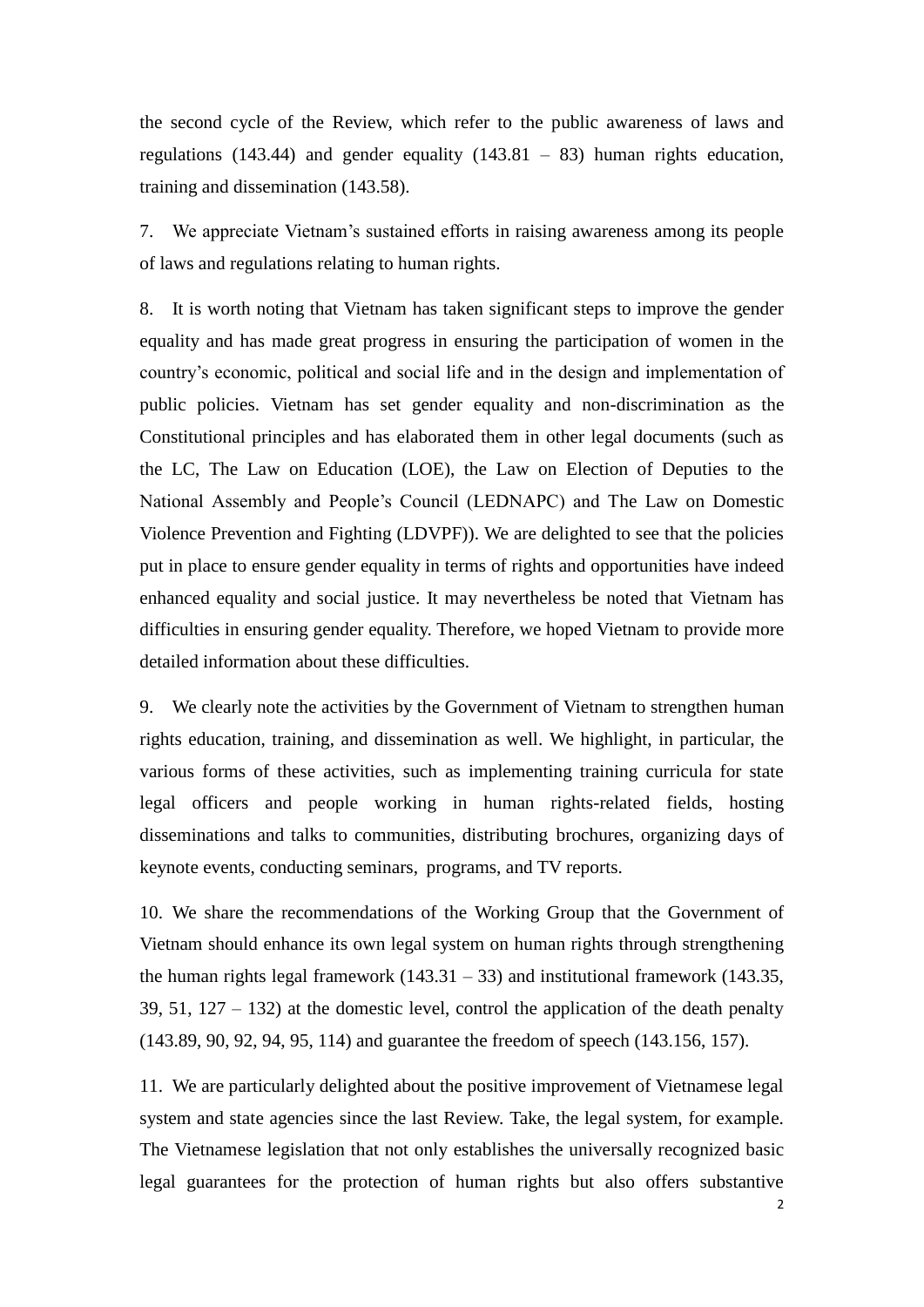guarantees for the functional practices of all rights, including civil and political rights and economic, social and cultural rights. Also noteworthy is the overall review of the existing legislation conducted by Vietnam. Legal documents and the provisions thereof not in compliance with the international human rights standards and the Constitution have been either revised or abolished.

12. We would also like to express the sympathy for Vietnam's commitment to reduce the use of death penalty and the concrete actions in this regard. We particularly support Vietnam's cautious use of the death penalty and the current amendments to the PC (2015) for its exclusion of certain crimes from the death penalty.

13. The Working Group noted with concern about the restrictions on the freedom of speech. We believe that the provisions of the Vietnamese Constitution and laws on freedom of speech are in conformity with the relevant international human rights standards.

14. We also recognize the importance of the Working Group's recommendations that the efforts to sign/ratify/accede to international human rights instruments to which Vietnam is not yet a party, should be continued  $(143.1, 9 - 14, 18 - 26, 28)$ . The same holds true for the recommendations pointing to the withdrawal of the reservations to the human rights treaties, to which Vietnam is a party. (143.17, 24) and those concerning the consistency of the domestic legislation, regulations and policies with international law (143.29, 34). In addition, we note that particular attention was paid to Vietnam's compliance with its obligations under the International Covenant on Civil and Political Rights ICCPR  $(143.2 - 4, 171)$  and the protection of the rights enjoyed by women, children, persons with disabilities and other vulnerable and disadvantaged groups (143.47 – 49, 54 – 57, 68, 69, 79, 80, 84 – 88, 119 – 126, 179, 192, 205 – 214, 216, 217).

15. We are delighted to see that Vietnam ratified the Convention against Torture and Other Cruel, Inhuman or Degrading Treatment or Punishment (CAT) and Convention on the Rights of Persons with Disabilities (CRPD) in 2015. To date, Vietnam has ratified/acceded to 7/9 UN core human rights treaties and several Optional Protocols (OPs) thereto. We also notice that Vietnam is currently conducting research on the possibility of its accession to the Convention against Enforced Disappearance and the International Convention on the Protection of the Rights of All Migrants Workers and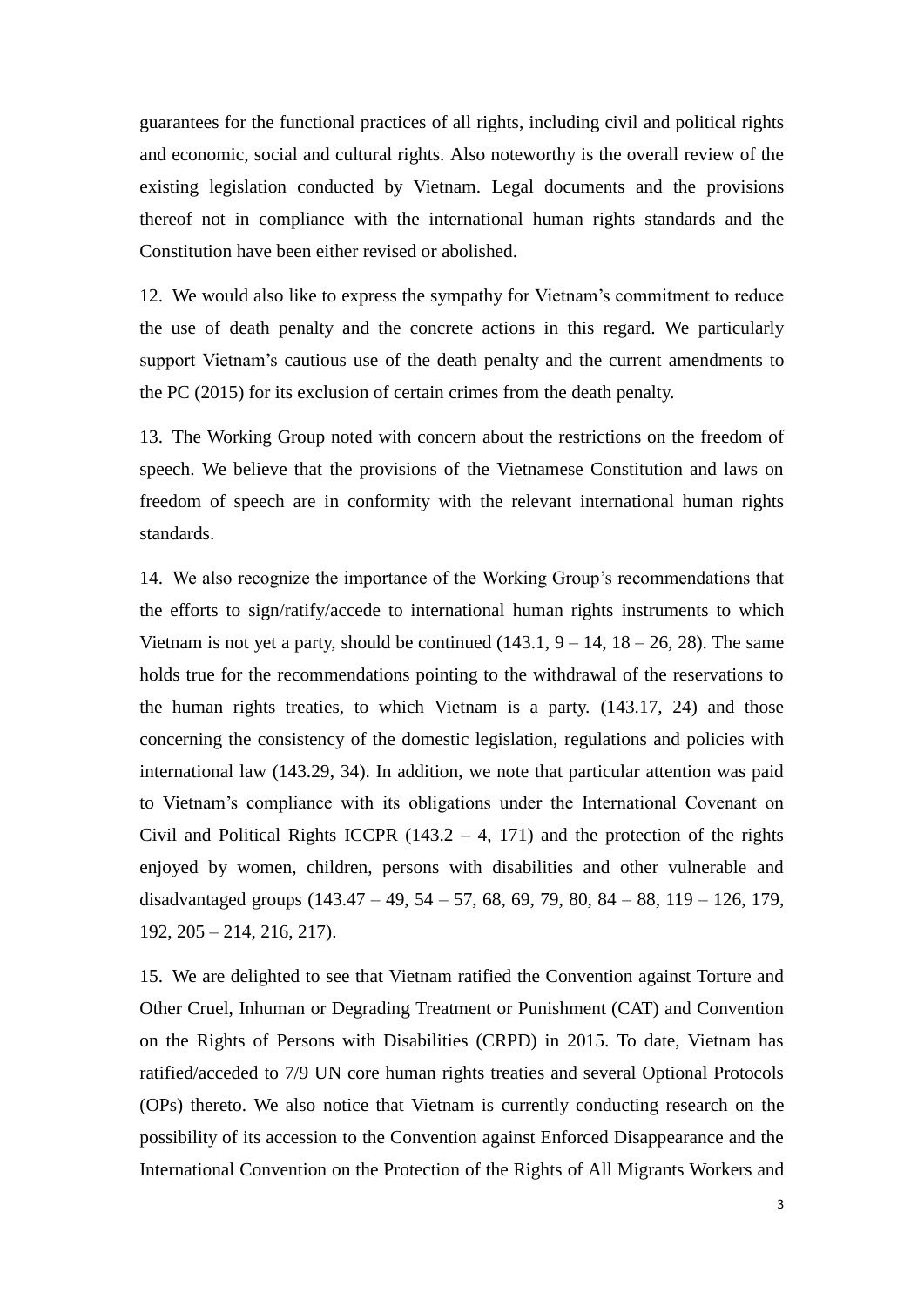Their Family.

16. We strongly feel that human rights treaties to which Vietnam is a party have a high priority within its domestic legal system. In Vietnam, if a domestic legislation and an international treaty, to which Vietnam is a contracting party, provide for different rules, the treaty shall prevail, except for the Constitution.

17. In our opinion, there is no obvious conflict between Art.69 of the Vietnamese Constitution and its implementation and the ICCPR, and we are very pleased with the great efforts made by Vietnam in protecting and promoting civil and political rights of the Vietnamese people.

18. In Vietnam, the guarantee of equality and prohibition of discrimination are constitutional principles, and favorable conditions for women, children and other vulnerable groups to fully enjoy their human rights have been created by laws, regulations and supplemented by policies and programs formulated and developed by this country. We greatly appreciate Vietnam's efforts to promote gender equality (see this report, para. 10) and anti-violence against women, and we would particularly like to acknowledge the achievement in these regards.

19. We appreciate Vietnamese Constitution and the laws containing the provisions concerning the rights of children. We notice that Vietnam has approved some national action programs to build a safe and friendly living environment to better fulfill the rights of children, to gradually reduce the gap in living conditions between groups of children; and to improve the quality of life and create equal development opportunities for all children. We recommend Vietnam conduct a mid-term and final evaluation of the achievements and experience of these programs in a timely and comprehensive manner.

20. For the international cooperation in the field of human rights, Vietnam was expected to continue and deepen the cooperation with international human rights monitoring mechanisms, including treaty bodies, the Human Rights Council (HRC) and the High Commissioner for Human Rights, Special Rapporteurs (143.66, 67, 70, 74 – 78). It was hoped that Vietnam would further the engagement with regional human rights bodies (143.123) and other countries (143.225, 227).

21. We are of the view that Vietnam's active figure can be frequently found within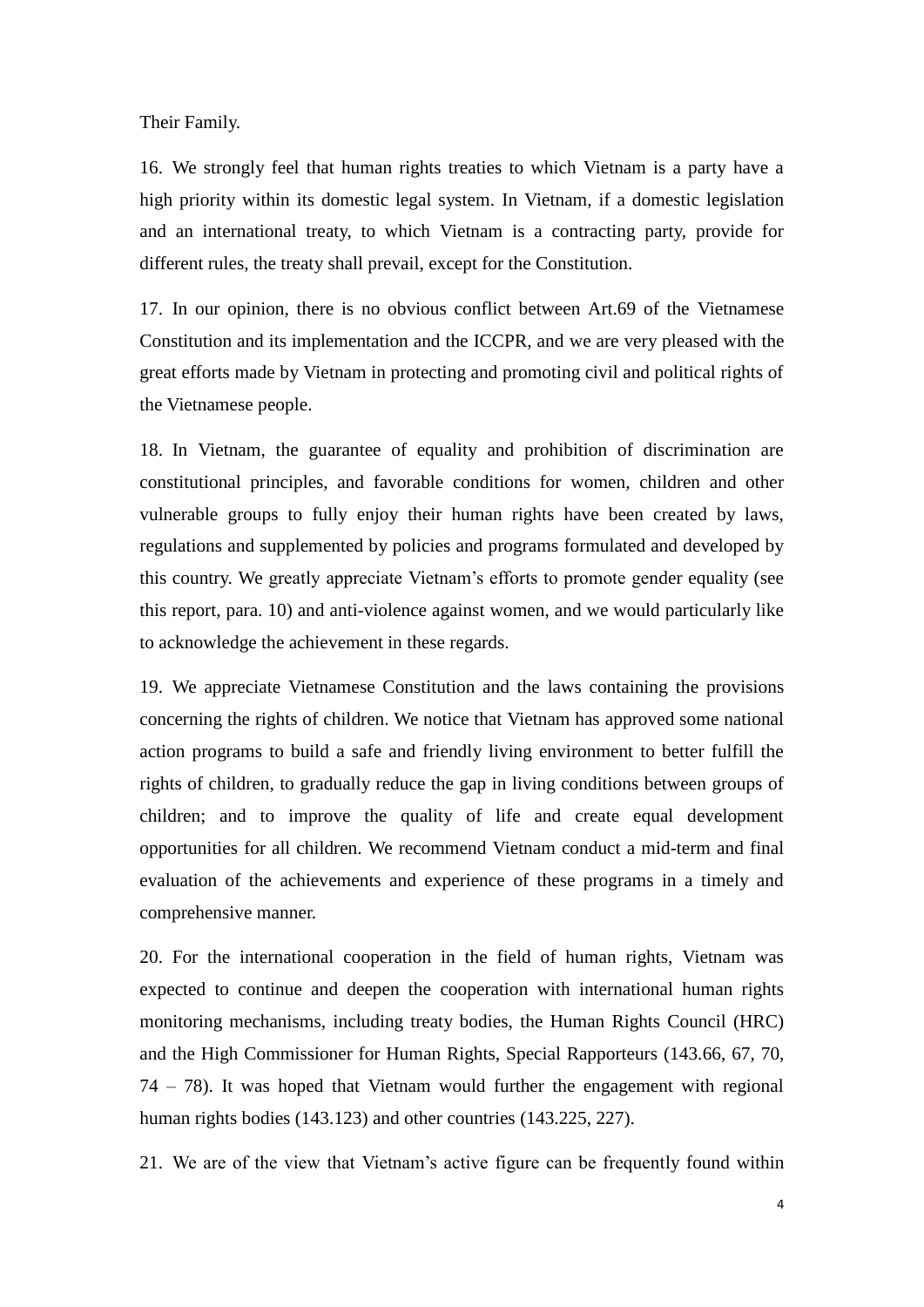many important UN human rights mechanisms, including the Human Rights Council for the 2014-2016 period, and the Economic and Social Council for the 2016-2018 term. Unfortunately, Vietnam seems to have failed to provide on its engagement with regional human rights bodies.

22. We are very pleased with the great efforts made by Vietnam in hunger elimination and poverty reduction, and we expect the country to strengthen international exchanges and cooperation in these regards. We hope Vietnam can share as many useful experiences as possible with other countries, and provide support to countries requesting assistance.

23. We are pleased to see the enormous efforts made by Vietnam in social, cultural and economic rights. It is undeniable that the quality of life enjoyed by the people of Vietnam has risen significantly over the past half-century. In referring to these rights, the previous conclusions and recommendations emphasized the following areas: effective protection for the family (143.138), labor-related rights (143.180, 181, 215), public service system, which is composed of social insurance/security, housing, income equalities, education and training, healthcare, legal assistance (143.182 – 191, 193 – 204) and *etc*. (143.218, 220 – 224).

24. We found that the key of effective protection for the family in Vietnam rests firstly on the protection of the rights in the marital relationship, and they are protected by the Constitution and the laws adopted by the National Assembly.

25. We take note of the clarification that the achievements in the construction and improvement of the public service system in Vietnam in recent years. We note with appreciation the Vietnamese endeavor of social equality through legislation and policies with the creation of favorable conditions for women and other vulnerable groups to fully enjoy their human rights.

26. As a matter of fact, the Vietnamese Constitution has established the right to equality before the law. Vietnam has promulgated the laws, such as the CC, the CiPC, the CrPC and the Law on Administrative Procedure and the LOPC, for the implementation of this constitutional right, (Arts. 3 and 16).

27. We notice that Vietnam has brought significant improvement to the domestic criminal justice system according to the PC and the CrPC in line with the Constitution,